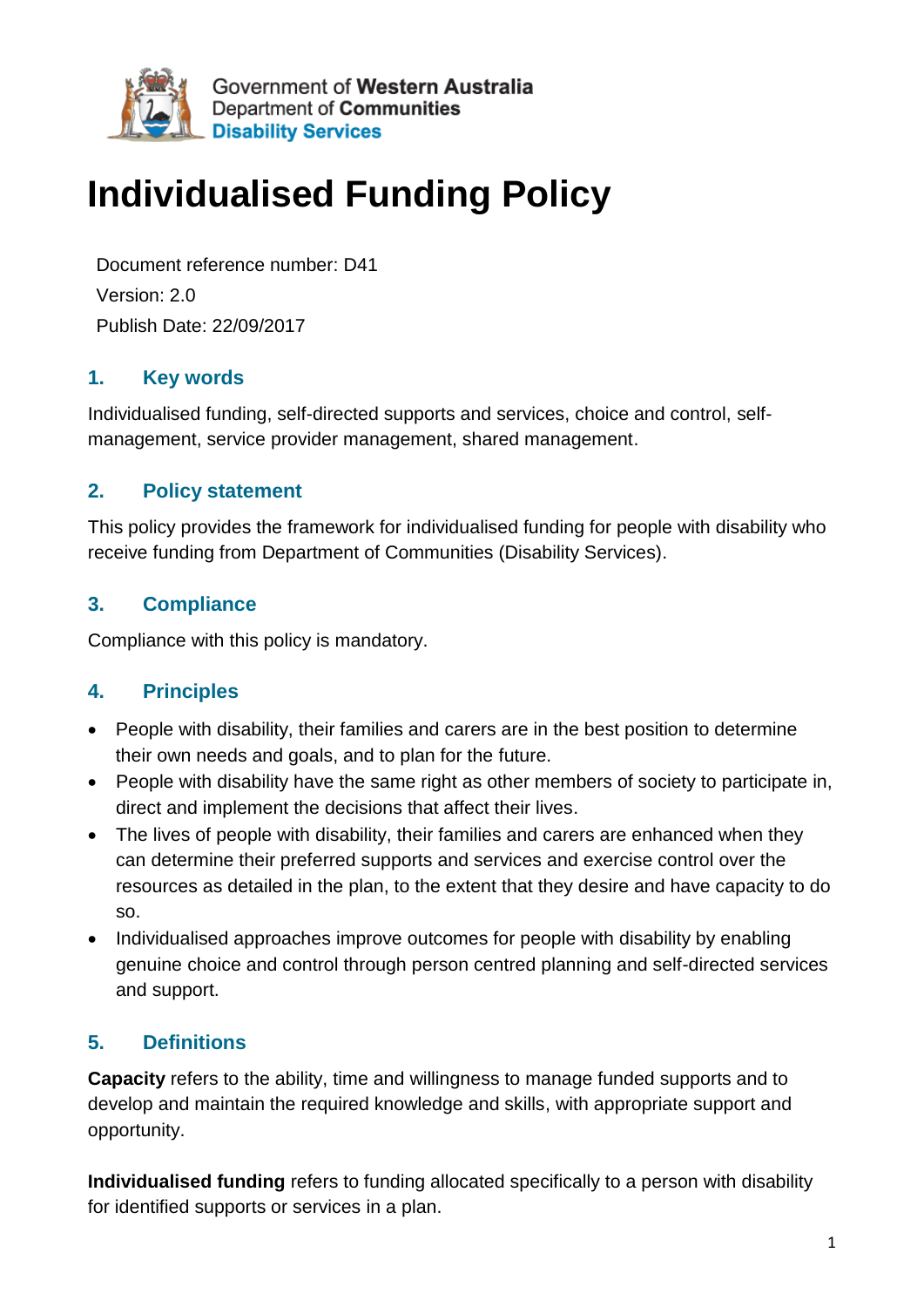An **individual plan** is a plan that describes the life a person would like to lead, their goals, and the strategies and supports chosen to achieve those goals.

**Self-directed supports and services** refers to an approach where the person and/or their representative may actively direct the provision of supports and services to the extent they desire and have capacity to do so.

**Self-management** refers to the management of funded supports in a plan by either the person with disability or a representative acting on their behalf. The person or their representative receives the funding, engages supports and services and is responsible for meeting relevant legal obligations. Where a representative manages the supports and services, they receive funds on trust to be spent according to the person's plan, and may be wholly or partially responsible for meeting legal obligations.

A **service provider** is an entity that is registered to be on the Disability Services Provider Panel that provides paid services which are identified in the individual plan and funded through Western Australian (WA) National Disability Insurance Scheme (NDIS).

**Service provider management** is the management of funded supports in a person's plan by a contracted service provider. The service provider receives the funding, engages staff and is responsible for meeting relevant legal obligations. On agreement with the service provider, the person and/or their representative may actively direct the provision of those supports to the extent they desire and have capacity to do so.

**Shared management** is a type of service provider management under which the funded supports in a plan are managed in a shared arrangement between a person and a service provider. The service provider receives the funding, and the person or their representative engages staff. The person or their representative and the service provider share responsibility for meeting relevant legal obligations as agreed between the parties.

**Combination management** refers to the combination of both self-managed supports and service provider managed supports in a plan.

## **6. Individualised Funding**

Individualised funding can be used for disability related strategies, supports and services identified through the individualised planning process that are assessed to be reasonable and necessary. As part of the planning process, decisions will be made in relation to the individualised funding that may be allocated in a person's plan.

In deciding the supports to be funded under the plan, consideration will be given to:

- the person and their current circumstances
- the person's support needs assessment
- how the strategies outlined in the plan contribute to the person's identified goals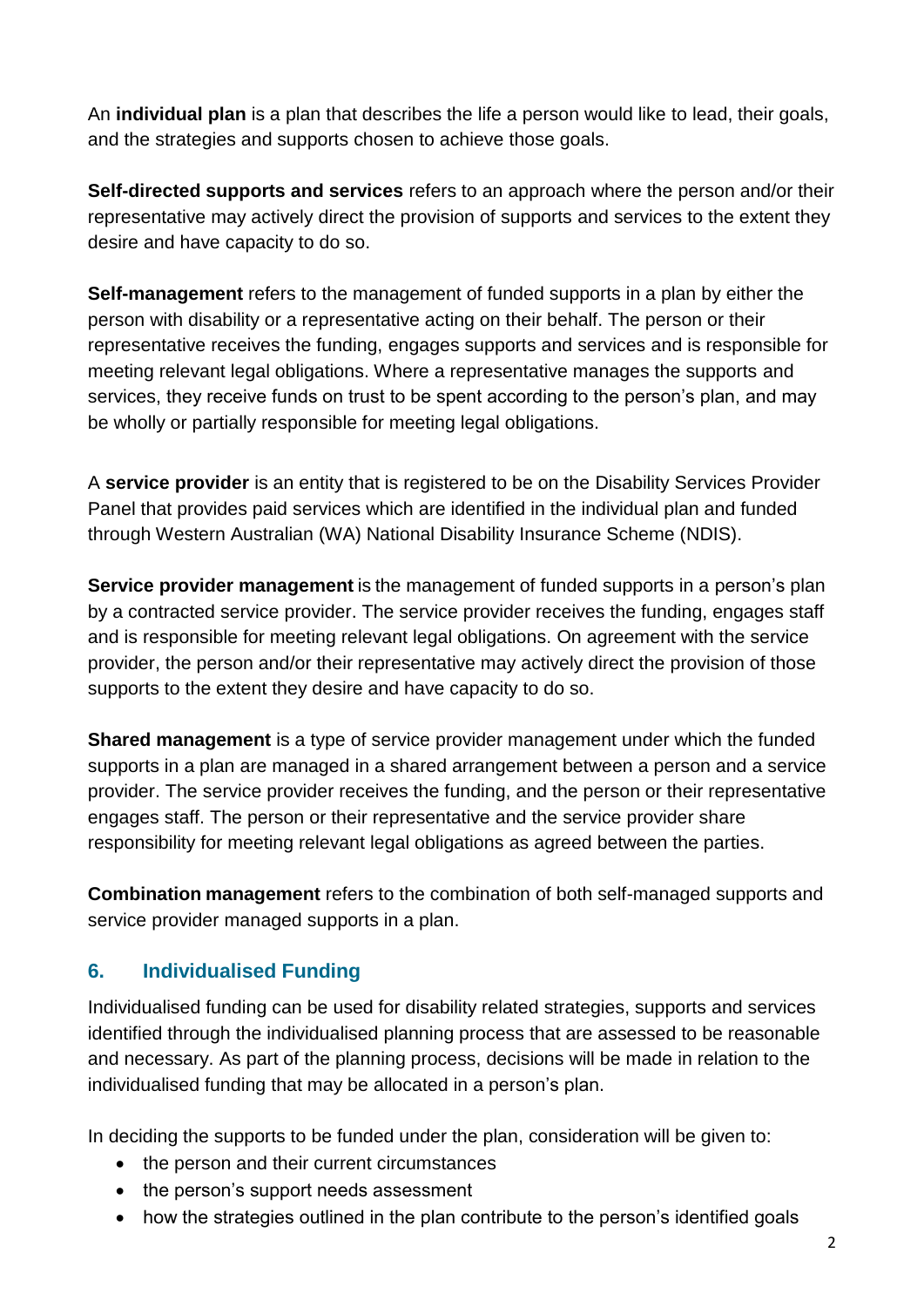- the supports that can be funded in the plan
- the supports that cannot be funded in the plan
- plan tested against the Reference Package
- general considerations, for example whether the strategies in the plan are aligned with WA NDIS principles.

Funding will not be provided for:

- Any costs not attributable to a person's disability.
- Purposes that are likely to cause harm to the person or pose a risk to others
- Purposes that are inconsistent with the best interests of the person
- Income replacement for individuals with disability or family members (except in special circumstances approved by Disability Services and in accordance with the Disability Services' Policy on Family Members as Paid Support Workers)
- Purposes that duplicate other supports and services delivered under alternative funding through Disability Services, NDIS or other government services.
- Support that is contrary to:
	- i. A law of the Commonwealth; or
	- ii. A law of the State or Territory in which the support would be provided.

There will be a small number of people with existing funding, such as Combined Application Process funding, but no individual plan, and who may or may not be connected to Local Coordination. People in this situation can choose not to engage in planning until the NDIS is rolled out in their area. However, any additional funding for changed needs would require an individual plan with a Local Coordinator.

## **7. Implementation**

## **7.1 Management of funded supports**

The management of funded supports in a plan can be carried out by either an individual or a service provider. There are various roles with different implications for legal responsibility, depending on the approach for managing funded supports. For further information, refer to Disability Services' Operational Policy – Self-management of Funded Supports.

Managing funded supports in a plan includes responsibility for:

- managing any funds provided in a plan. This includes acquitting the funds and meeting other agreed accountability requirements
- ensuring funds are used in accordance with Disability Services policies
- providing or purchasing the supports identified in the plan, including sourcing, arranging and paying for supports and related costs
- assessing and monitoring the quality of services and supports, and ensuring that appropriate safeguards are in place and the rights of the person with disability are upheld at all times
- complying with all applicable legal requirements associated with employing staff and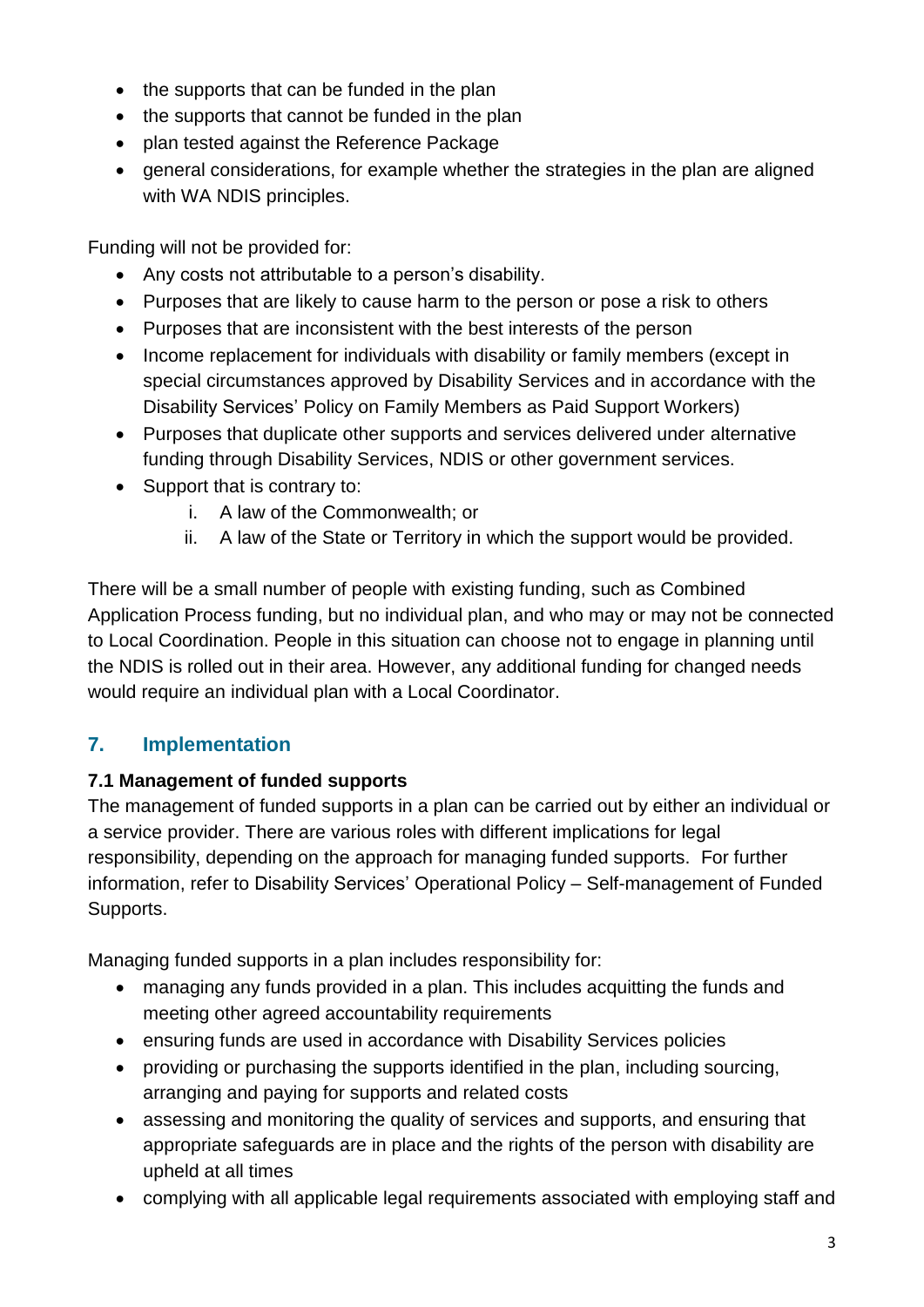engaging contractors.

There may be a combination of self-managed and service provider managed supports within a plan.

The Local Coordinator should discuss the plan funding management options and associated tasks and responsibilities with each person. This allows the person to make informed decisions that maximise their choice and control.

Discussion should include:

- which funding management option, or combination of options, is likely to contribute to positive outcomes for the person with disability
- which supports may be suited to particular forms of funding management
- which funding management option is most consistent with the individual's preferred level of control and acceptance of responsibility
- whether strategies could be put in place to enhance the capacity of the individual to manage their plan
- service provider and shared managed options with service providers
- practical considerations such as record-keeping and acquittal requirements involved in self-management.

Self-management is the only form of plan management that requires approval by a Local Coordinator. The Local Coordinator will support the person and/or their representative to develop their understanding of, and capacity to fulfil, the responsibilities of selfmanagement. The Local Coordinator will collaborate with the person and/or their representative to complete a 'Self-Management Checklist', which outlines the tasks and responsibilities of self-management (for further information, see the Self-Management of Funded Supports Policy). Shared management arrangements are negotiated between the person and the service provider.

#### **7.2 Review of management decisions in the plan**

In areas under the WA NDIS, decisions in relation to funding in the plan are reviewable decisions. The person will be advised of the decision, that it is a reviewable decision and of the review process (See WA NDIS Operational Policy – Reviewing and Appealing WA NDIS Decisions).

## **8. Communication**

This document will be published on the Disability Services' website and intranet, and relevant employees and other stakeholders advised of its existence.

## **9. Evaluation and review**

This Policy will be reviewed in two years or earlier if required by a significant change to relevant policy, people, process, technology and/or information. Evaluation of the Policy